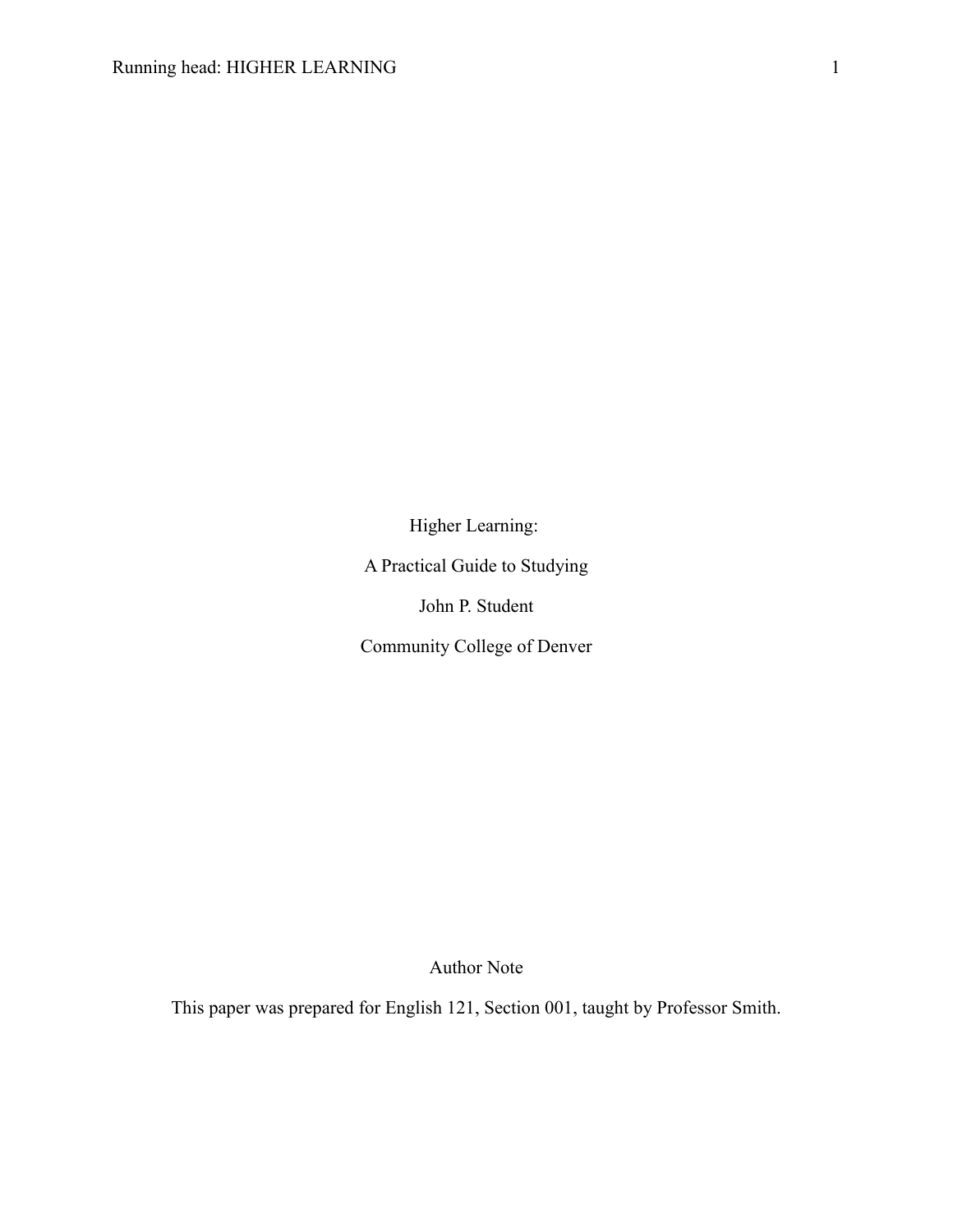# Abstract

Begin a new page. Your abstract page should already include the page header. On the first line of the abstract page, center the word "Abstract" [otherwise unformatted: no bold, italics, underlining, or quotation marks]. Beginning with the next line, write a concise summary of the key points of your research. Do not indent. The abstract should be a single paragraph doublespaced of usually less than 120 words. The abstract is also the only paragraph included on this page.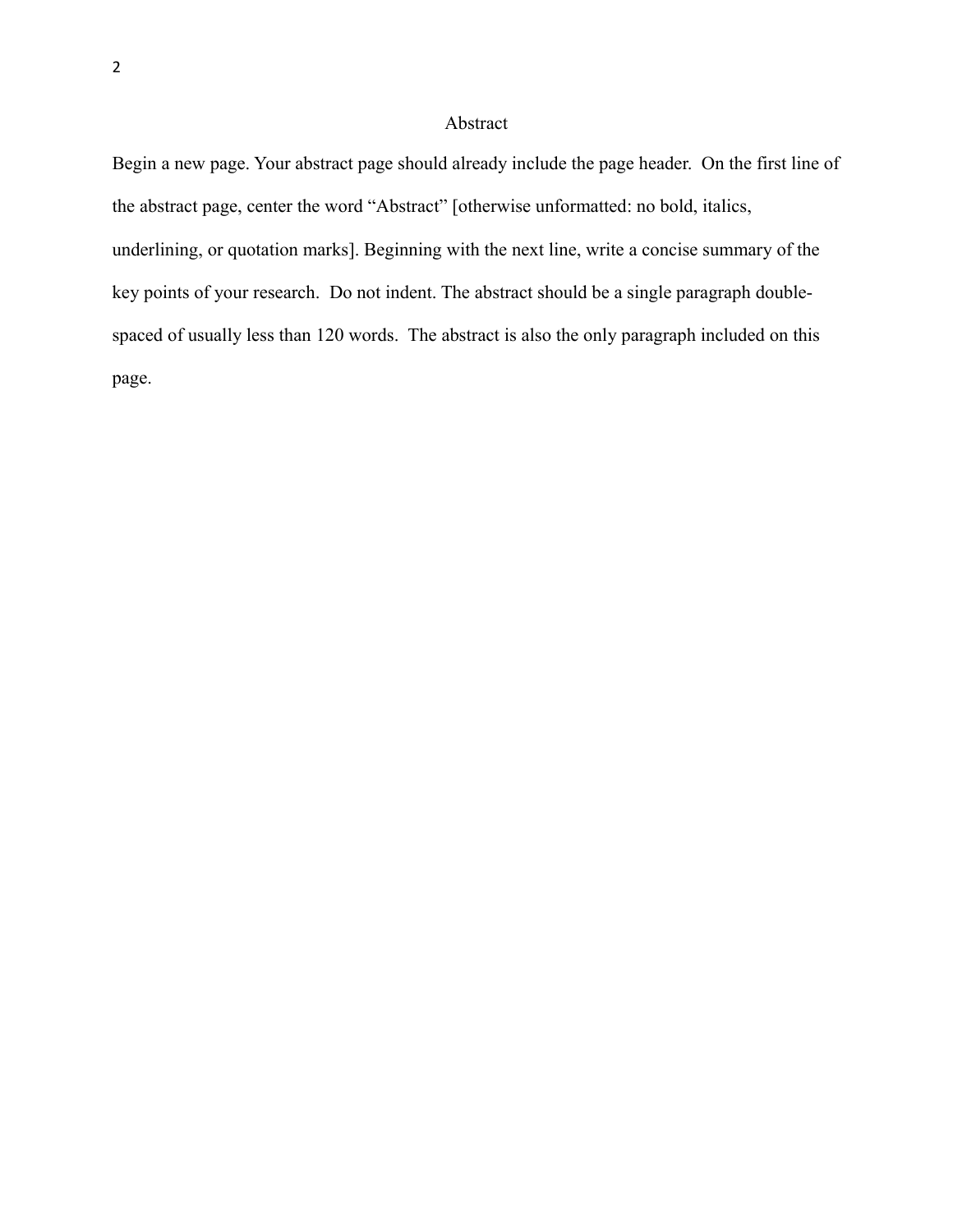### Higher Learning:

### A Practical Guide to Studying

According to Dr. Jane P. Smith (2000), researcher at Columbia University, "ever since scholasticism has been introduced to society, better ways of learning and studying have been popular among educators and students alike" (p. 81). Throughout the years, different methods, systems, and learning models have been created for students in attempts to introduce more effective ways to study. Although many different approaches have been taken, there is no one correct way to learn, and many people learn in different ways. In fact, "there are so many ways to learn, instructors who fail to realize this often fail their students" (Smith, 2000, p. 234). This research paper will review the different methods of studying by their effectiveness and usability while responding to the following questions:

- 1. What are the different learning styles available?
- 2. How do different students learn?
- 3. What are the environmental factors that affect learning?

Finding particular learning styles that work for certain students must be the goal for educators to ensure students are receiving the optimal learning experience.

# **What Are the Different Learning Styles Available?**

Of the many different learning styles…